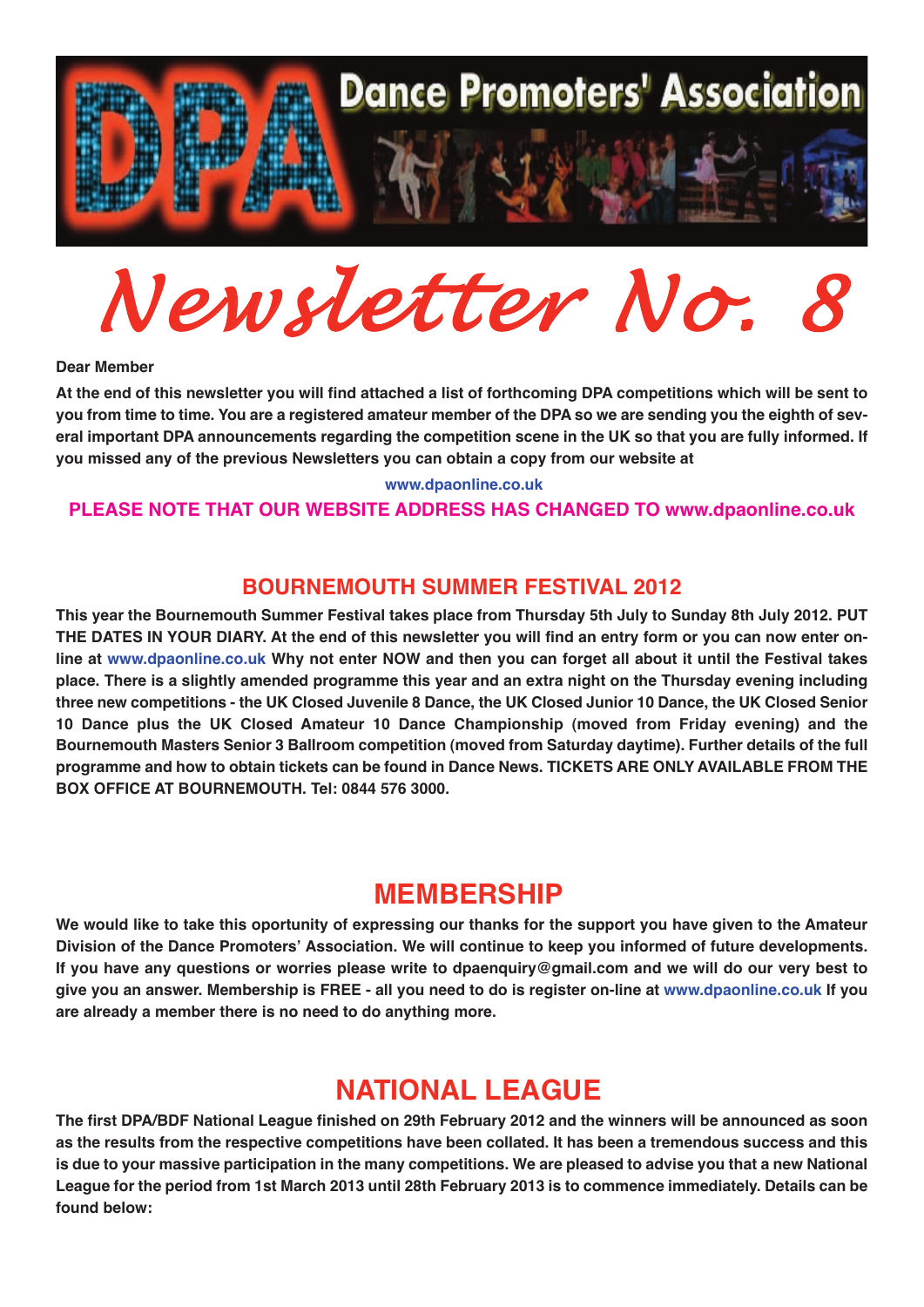## **DPA/BDF NATIONAL LEAGUE 2012/2013**



# **Organised by the Dance Promoters' Association In Conjunction with the Ballroom Dancers' Federation (BDF) In Support of British Dance Council Championships**

In order to continue to support the competitors and to support all BDC Championships, a new DPA - BDF National League will commence on 1st March 2012 and will run until 28th February 2013. NB British Dance Council **Rules apply to age rules in Juvenile, Junior and Youth (Under 21).**

In the event of couples changing groups mid year the points they have earned will be frozen in that grade/age group and points will need to be earned in the new grade/age group. If a couple have already gained enough **points to win their previous grade/age group they will still win**

In Senior 1, Senior 2, and Senior 3 both halves of the partnership must over the stated age. This new League **will be operational on all DPA events showing the above logo and will cover the following competitions:**

*Juvenile 4 Dance Ballroom, Juvenile 4 Dance Latin American.*

*Junior 4 / 5 Dance Ballroom, Junior 5 Dance Latin American.*

*Youth (Under 21) 5 Dance Ballroom, Youth (Under 21) 5 Dance Latin American.*

*Amateur 5 Dance Ballroom, Amateur 5 Dance Latin American.*

*Senior 1 (Over 35) - 5 Dance Ballroom, Senior 1 (Over 35) - 5 Dance Latin American.*

*Senior 2 (Over 45) - 4/5 Dance Ballroom, Senior 2 (Over 45)- 4/5 Dance Latin American.*

*Senior 3 (Over 55) - 4 Dance Ballroom.*

*Professional Balllroom - Professional Latin*

Best 10 Results (not rolling). In the event of a tie, the results of the Bournemouth Festival results **will take precedence. During the year the League Tables will be published regularly on our website**

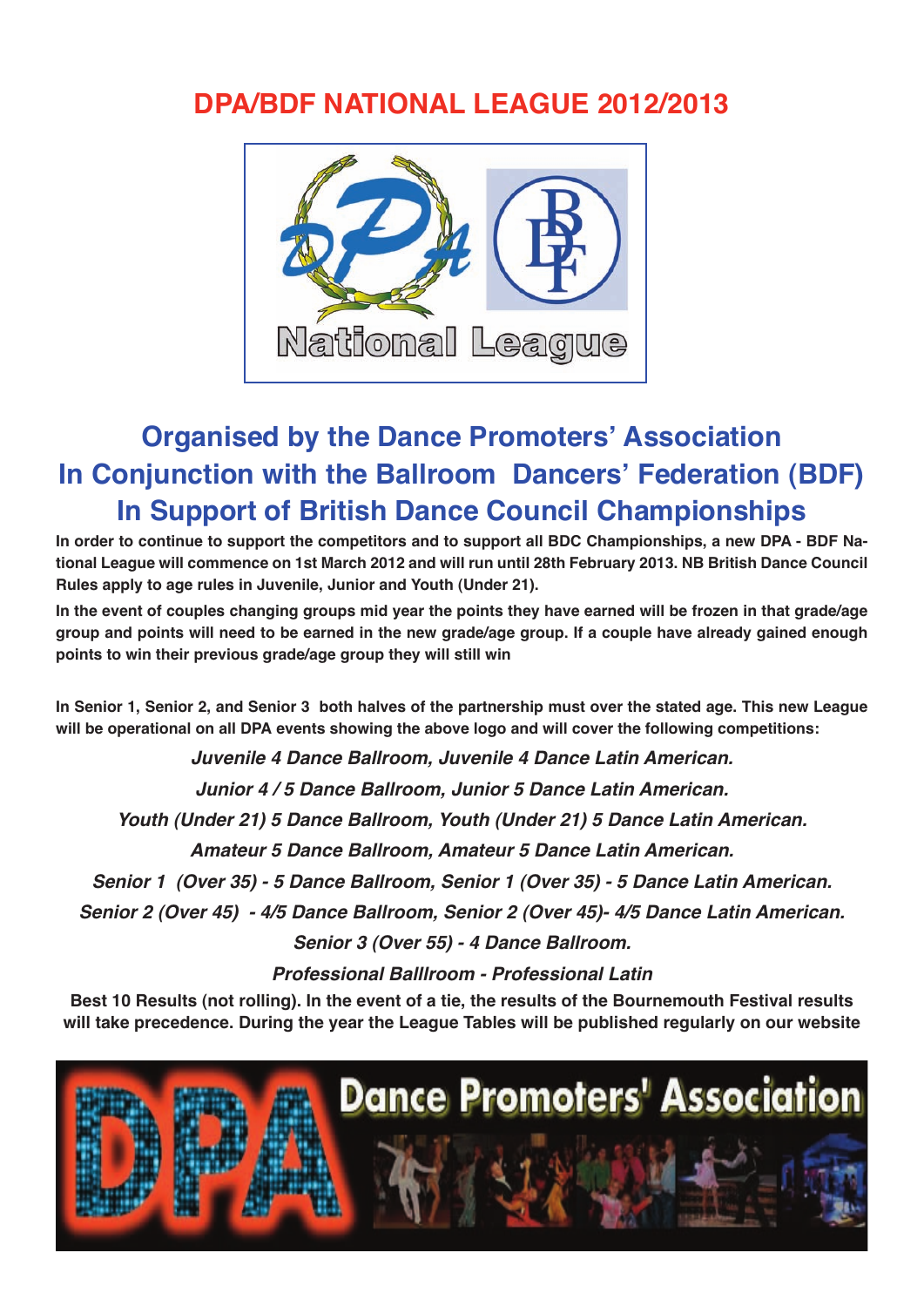

## *Prize Structure. TO BE ANNOUNCED*

## *POINTS AWARDED (Different to last year)*

| <b>Points Structure Open Competitions</b>                               |           |                 |              |                 |                 |           |      |              |      |      |      |
|-------------------------------------------------------------------------|-----------|-----------------|--------------|-----------------|-----------------|-----------|------|--------------|------|------|------|
| 1 St                                                                    | $\cap$ nd | $2^{\text{rd}}$ | $4^{\rm th}$ | 5 <sup>th</sup> | 6 <sup>th</sup> | $\neg$ th | Semi | <b>Ouart</b> | Prev | Prev | Prev |
|                                                                         |           | 10              | 9            | 8               |                 | 6         |      |              |      |      |      |
| <b>Points Structure for BDC Closed Championships</b>                    |           |                 |              |                 |                 |           |      |              |      |      |      |
|                                                                         |           |                 |              |                 |                 |           |      |              |      |      |      |
| <b>Points Structure for BDC Registered Championships</b>                |           |                 |              |                 |                 |           |      |              |      |      |      |
| 16                                                                      |           | 14              | -13          | 12              | -11             | 10        |      |              |      |      |      |
| <b>Points Structure UK Closed, British National, Star Championships</b> |           |                 |              |                 |                 |           |      |              |      |      |      |
|                                                                         |           |                 | 18           | 16              | 14              |           |      |              |      |      |      |

We are closing this newsletter from the DPA with the next month's list of DPA competitions in the UK. Further **future events can be obtained from our website at <www.dpaonline.co.uk>**

# *Enjoy your dancing.*

If you have any questions please contact a member of the Management Executive Committee of the Dance Pro**moters' Association who are**

> **Nigel Horrocks (Chairman). Email: dpachairman@gmail.com David Trueman (Secretary). Email: dpasecretary@googlemail.com Jackie Conway (Treasurer). Email: dpatreasurer@googlemail.com John Leach. Email: editor@dance-news.co.uk Mark Lunn. Email: dpachairpersonsouth@gmail.com David Douglass. Email: susan390franklin@btinternet.com Robert Barley. Email: dpasecretarywaleswest@gmail.com Derrick Squires. Telephone: 01708 740707 Richard Hopkins. Email: dpachairpersonwaleswest@gmail.com Margaret Redmond. Email: dpachairpersonnorth@gmail.com Stan Page (Honorary President). Telephone 0121 453 1351**

## **ALL GENERAL ENQUIRIES SHOULD BE ADDRESSED TO dpaenquiry@googlemail.com**

**Newsletter issued to Amateur Members of the Dance Promoters' Association by the Management Executive Committee of the Dance Promoters' Association.**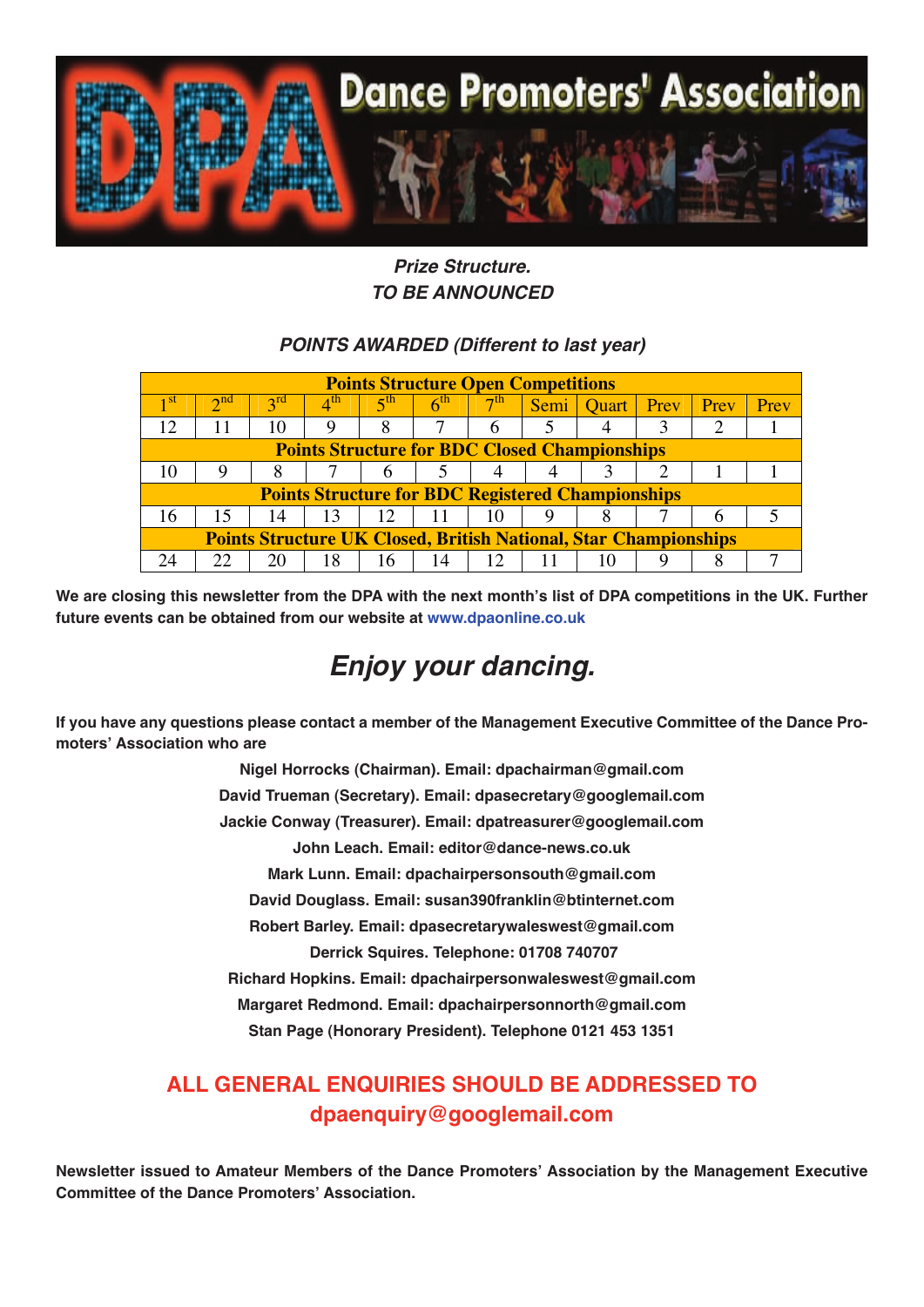## **THURSDAY July 5th 2012 UK 'CLOSED' CHAMPIONSHIP AMATEUR TEN DANCE PLUS**

**BOURNEMOUTH MASTERS JUVENILE EIGHT DANCE (WTFQCSRJ) BOURNEMOUTH MASTERS JUNIOR TEN DANCE (WTVFQCSRPJ) BOURNEMOUTH MASTERS SENIOR TEN DANCE (WTVFQCSRPJ) BOURNEMOUTH MASTERS SENIOR 3 (WTFQ)**

**And Including the GRAND FINALS (By Invitation Only) of U35s Beginners National League GF WQ :: O35s Beginners National League GF WQ U35s Novice National League GF WQ :: O35s Novice National League GF WQ U35s Intermediate National League GF FQ :: O35s Intermediate National League GF FQ U35s Pre-Amateur National League GF WFQ :: O35s Pre-Amateur National League GF WFQ U35s Beginners National League GF CJ :: O35s Beginners National League GF CJ U35s Novice National League GF RJ :: O35s Novice National League GF RJ U35s Intermediate National League GF SC :: O35s Intermediate National League GF SC U35s Pre-Amateur National League GF CSJ :: O35s Pre-Amateur National League GF CSJ**

**FRIDAY July 6th 2012 UK 'CLOSED' CHAMPIONSHIP UNDER 21 LATIN PLUS BOURNEMOUTH MASTERS JUVENILE BALLROOM CHAMPIONSHIP (WTFQ) BOURNEMOUTH MASTERS JUVENILE LATIN CHAMPIONSHIP (CSRJ) BOURNEMOUTH MASTERS JUNIOR BALLROOM CHAMPIONSHIP (WTFQ - V in Semi & Final) BOURNEMOUTH MASTERS JUNIOR LATIN CHAMPIONSHIP (CSRP - J in Semi & Final) BOURNEMOUTH MASTERS SENIOR BALLROOM CHAMPIONSHIP (WTFQ - V in Semi & Final) BOURNEMOUTH MASTERS SENIOR LATIN CHAMPIONSHIP (CSRP - J in Semi & Final)**

**SATURDAY July 7th 2012**

**UK 'CLOSED' CHAMPIONSHIPS PROFESSIONAL BALLROOM : PROFESSIONAL LATIN**

**AMATEUR BALLROOM :: UNDER 21 BALLROOM**

**Plus Supporting Daytime Programme See 'What's On' SATURDAY EVENING July 7th 2012**

**FESTIVAL DINNER & DANCE**

**Featuring ROSS MITCHELL, His Band & Singers including the FINALS OF THE PRO BALLROOM, PRO LATIN, AMATEUR BALLROOM & UNDER 21 BALLROOM**

## **DINNER & DANCE TICKETS £47.00 - TICKETS FROM DPA Chairman, Nigel Horrocks, P.O. Box 166, Manchester M28 2YX Tel: 0161 728 4939**

**SUNDAY July 8th 2012**

**UK 'CLOSED' CHAMPIONSHIPS PRO TEN DANCE : AMATEUR LATIN JUNIOR BALLROOM : JUNIOR LATIN JUVENILE BALLROOM : JUVENILE LATIN SENIOR BALLROOM : SENIOR LATIN**

## **OVER 50s BALLROOM**

**Plus Supporting Events See 'What's On' ALL ENTRIES IN ADVANCE BY 11th JUNE 2012 For further details and How To Obtain Tickets See 'What's On'**



# **Dance Promoters' Association**

**Chairman : Nigel Horrocks Secretary: David Trueman Treasurer: Jackie Conway Executive Management Committee Robert Barley, David Douglass, Richard Hopkins, John Leach, Mark Lunn, Margaret Redmond, Derrick Squires**

**Honorary President: Stan Page**

**The Dance Promoters' Association Proudly Present the 23rd Annual Bournemouth Summer Festival Incorporating THE UNITED KINGDOM 'CLOSED' CHAMPIONSHIPS THE PAVILION BALLROOM, BOURNEMOUTH**





National League

**Thursday, Friday, Saturday & Sunday 5th, 6th, 7th and 8th July 2012**

**ALL ENTRIES IN ADVANCE BY JUNE 11th 2012 NO ENTRIES ON THE DAY - NO LATE ENTRIES You Can Now Enter On-Line at www.dpaonline.co.uk or send to Mark Lunn, 10 Handsworth Avenue, London E4 9PJ**

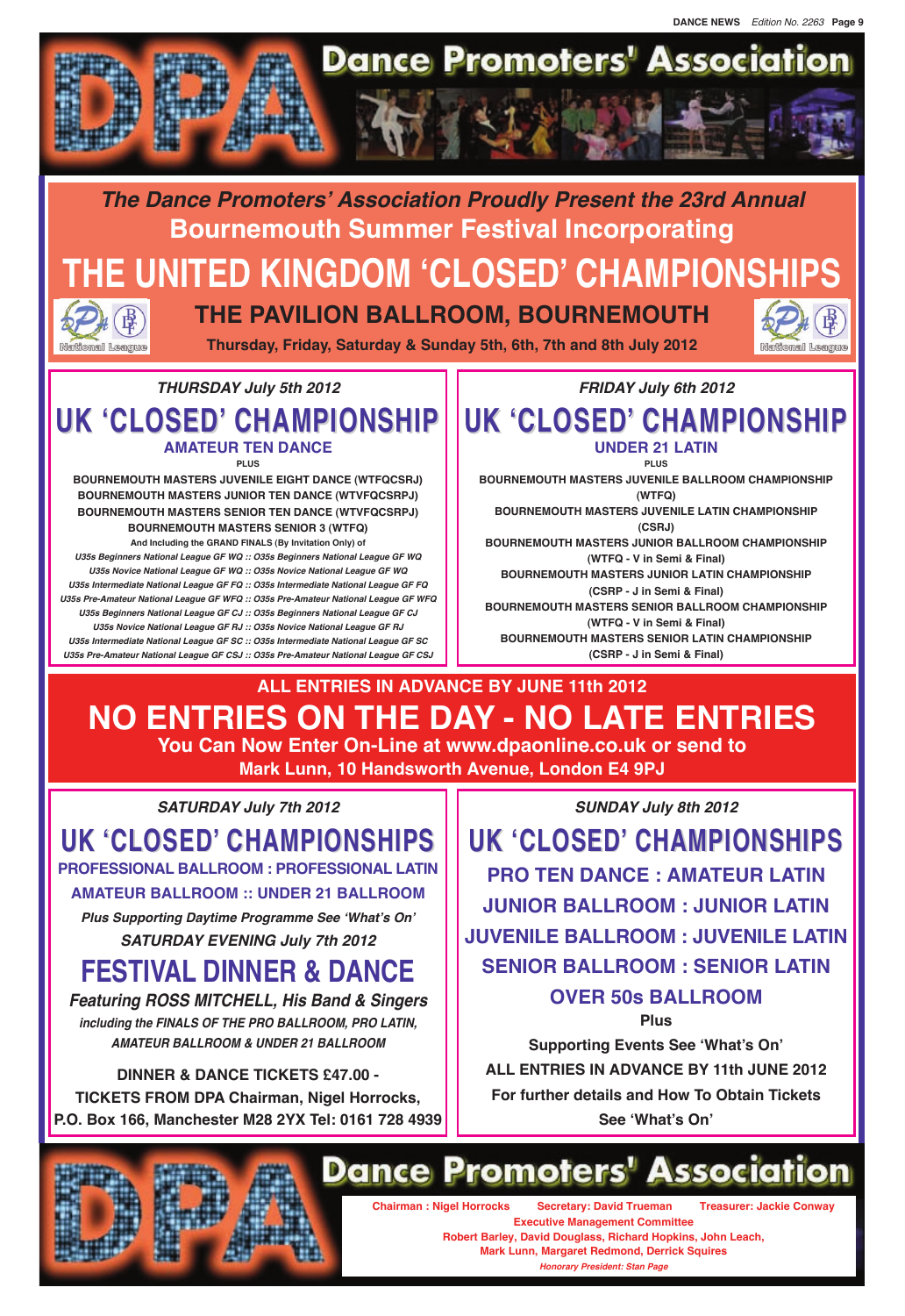## **Friday 6th July**

**[F07] UK CLOSED UNDER 21 LATIN CHAMPIONSHIP.**

**[F01] BOURNEMOUTH MASTERS JUVENILE BALLROOM CHAMPIONSHIP: [F02] BOURNEMOUTH MASTERS JUVENILE LATIN CHAMPIONSHIP: [F03] BOURNEMOUTH MASTERS JUNIOR BALLROOM CHAMPIONSHIP: [F04] BOURNEMOUTH MASTERS JUNIOR LATIN CHAMPIONSHIP: [F05] BOURNEMOUTH MASTERS SENIOR BALLROOM CHAMPIONSHIP: [F06] BOURNEMOUTH MASTERS SENIOR LATIN CHAMPIONSHIP.**

## **THURSDAY 5th July**

**[T05] UK CLOSED AMATEUR TEN DANCE CHAMPIONSHIP.**

**[T01] BOURNEMOUTH MASTERS JUVENILE 8 DANCE : [T02] BOURNEMOUTH MASTERS JUNIOR 10 DANCE: [T03] - BOURNEMOUTH MASTERS SENIOR 10 DANCE: [T04] BOURNEMOUTH MASTERS SENIOR 3 (WTFQ).**

#### **Saturday 7th July**

**[SA01] UK CLOSED PROFESSIONAL BALLROOM CHAMPIONSHIP: [SA02] UK CLOSED PROFESSIONAL LATIN CHAMPIONSHIP: [SA03] UK CLOSED AMATEUR BALLROOM CHAMPIONSHIP: [SA04] UK CLOSED UNDER 21 BALLROOM CHAMPIONSHIP**

**[SA05]** Senior Pre-Championship (WTQ); **[SA07]** Pre-Championship (WFQ); **[SA09]** Over 45s (Senior 2) (WTFQ - VW in Semi & Final); **[SA11]** Senior Intermediate (FQ); **[SA13]** Intermediate (WT); **[SA15]** Senior Novice (WF); **[SA17]** Novice (WQ); **[SA06]** Senior Pre-Championship (CSJ); **[SA08]** Pre-Championship (CRJ); **[SA10]** Over 45s (Senior 2) (CSRJ - J in Semi & Final); **[SA12]** Senior Intermediate (CJ); **[SA14]** Intermediate (RS); **[SA16]** Senior Novice (RS); **[SA18]** Novice (CJ).

#### **Sunday 8th July - Session One**

**[SU01] UNITED KINGDOM CLOSED PROFESSIONAL TEN DANCE CHAMPIONSHIP: [SU02] UNITED KINGDOM CLOSED JUVENILE BALLROOM CHAMPIONSHIP: [SU03] UNITED KINGDOM CLOSED JUVENILE LATIN CHAMPIONSHIP: [SU04] UNITED KINGDOM CLOSED JUNIOR BALLROOM CHAMPIONSHIP: [SU05] UNITED KINGDOM CLOSED JUNIOR LATIN CHAMPIONSHIP**

**[SU06]** Under 14 (FQ); **[SU07]** Under 14 (CJ); **[SU08]** Junior Novice (WQ); **[SU09]** Junior Novice (RC); **[SU10]** Under 11 (FQ); **[SU11]** Under 11 (RS); **[SU12]** Juvenile Novice (WQ); **[SU13]** Juvenile Novice (CJ).

| <b>Please Tick/Cross Appropriate Box</b>                                                                                                                                                                                                                                                                  |                                                          |  |  |  |  |  |  |  |  |  |
|-----------------------------------------------------------------------------------------------------------------------------------------------------------------------------------------------------------------------------------------------------------------------------------------------------------|----------------------------------------------------------|--|--|--|--|--|--|--|--|--|
| <b>Thursday 5th July</b>                                                                                                                                                                                                                                                                                  |                                                          |  |  |  |  |  |  |  |  |  |
| <b>T01</b><br><b>T02</b><br><b>T03</b>                                                                                                                                                                                                                                                                    | <b>T05</b><br><b>T04</b>                                 |  |  |  |  |  |  |  |  |  |
| <b>Friday 6th July</b>                                                                                                                                                                                                                                                                                    |                                                          |  |  |  |  |  |  |  |  |  |
| <b>F03</b><br><b>F01</b><br>F02                                                                                                                                                                                                                                                                           | <b>F04</b><br><b>F05</b><br><b>F06</b>                   |  |  |  |  |  |  |  |  |  |
| Saturday 7th July                                                                                                                                                                                                                                                                                         |                                                          |  |  |  |  |  |  |  |  |  |
| <b>SA01</b><br><b>SA02</b><br><b>SA03</b><br><b>SA04</b><br><b>SA05</b>                                                                                                                                                                                                                                   | <b>SA08</b><br><b>SA09</b><br><b>SA06</b><br><b>SA07</b> |  |  |  |  |  |  |  |  |  |
| <b>SA</b><br>$\overline{\text{SA}}$<br>$\overline{\text{SA}}$<br><b>SA</b><br><b>SA</b>                                                                                                                                                                                                                   | SA<br><b>SA</b><br><b>SA</b><br><b>SA</b>                |  |  |  |  |  |  |  |  |  |
| 12<br>10<br>11<br>13<br>14                                                                                                                                                                                                                                                                                | 15<br>17<br>18<br>16                                     |  |  |  |  |  |  |  |  |  |
| <b>Sunday 8th July - Session One</b>                                                                                                                                                                                                                                                                      |                                                          |  |  |  |  |  |  |  |  |  |
| <b>SU01</b><br><b>SU02</b><br><b>SU03</b><br><b>SU04</b><br><b>SU05</b>                                                                                                                                                                                                                                   | <b>SU06</b><br><b>SU07</b><br><b>SU08</b><br><b>SU09</b> |  |  |  |  |  |  |  |  |  |
| SU<br>SU                                                                                                                                                                                                                                                                                                  | SU<br>SU                                                 |  |  |  |  |  |  |  |  |  |
| 10<br>11<br>12<br>13<br><b>Session Two</b>                                                                                                                                                                                                                                                                |                                                          |  |  |  |  |  |  |  |  |  |
| SU<br>SU<br>SU<br>SU<br>SU                                                                                                                                                                                                                                                                                | SU<br>SU<br>SU<br>SU                                     |  |  |  |  |  |  |  |  |  |
| 15<br>14<br>16<br>17<br>18                                                                                                                                                                                                                                                                                | 19<br>20<br>21<br>22<br>SU<br>SU                         |  |  |  |  |  |  |  |  |  |
| <b>SU</b><br>SU<br>SU<br>SU<br>23<br>24<br>25<br>26                                                                                                                                                                                                                                                       | SU<br>SU<br>30<br>27<br>28<br>29                         |  |  |  |  |  |  |  |  |  |
|                                                                                                                                                                                                                                                                                                           |                                                          |  |  |  |  |  |  |  |  |  |
|                                                                                                                                                                                                                                                                                                           |                                                          |  |  |  |  |  |  |  |  |  |
|                                                                                                                                                                                                                                                                                                           |                                                          |  |  |  |  |  |  |  |  |  |
|                                                                                                                                                                                                                                                                                                           |                                                          |  |  |  |  |  |  |  |  |  |
|                                                                                                                                                                                                                                                                                                           |                                                          |  |  |  |  |  |  |  |  |  |
| ALL Entries for all competitions and Championships are in Advance - In Writing Only by 11th June 2012 - No Telephone Entries accepted. A confirmation will be issued for<br>all Entries. Make sure you enter EARLY. Late entries will not be accepted. Send entries with a stamped addressed envelope to: |                                                          |  |  |  |  |  |  |  |  |  |
| Mark Lunn, 10 Handsworth Avenue, London, E4 9PJ                                                                                                                                                                                                                                                           |                                                          |  |  |  |  |  |  |  |  |  |
| Or you can enter On-Line at www.dpaonline.co.uk                                                                                                                                                                                                                                                           |                                                          |  |  |  |  |  |  |  |  |  |

#### **Sunday 8th July - Session Two PHASE ONE:**

**[SU14] UNITED KINGDOM CLOSED AMATEUR LATIN CHAMPIONSHIP: [SU15] UNITED KINGDOM CLOSED SENIOR BALLROOM CHAMPIONSHIP: [SU17] UNITED KINGDOM CLOSED OVER 50s BALLROOM CHAMPIONSHIP**

**[SU18]** Senior Pre-Championship (WFQ); **[SU20]** Pre-Championship (WTQ); **[SU22]** Senior Intermediate (WF); **[SU24]** Open Intermediate (WQ); **[SU26]** Senior Novice (WQ); **[SU28]** Open Novice (FQ).

**PHASE TWO:**

#### **[SU16] UNITED KINGDOM CLOSED SENIOR LATIN CHAMPIONSHIP**

**[SU19]** Senior Pre-Championship (CRJ); **[SU21]** Pre-Championship (SRJ); **[SU30]** Over 50s (CSRJ): **[SU23]** Senior Intermediate (SJ); **[SU25]** Open Intermediate (RC); **[SU27]** Senior Novice (RC); **[SU29]** Open Novice (SJ).

## **ENTRy FORM**

*Closing Date for ALLEntries 11th June 2012 -* **NO ENTRIES ON THE DAy**

# **23rd BOURNEMOUTH SUMMER FESTIVAL**

**Organised by the Dance Promoters' Association**

**A DPA/BDF NATIONAL LEAGUE EVENT**